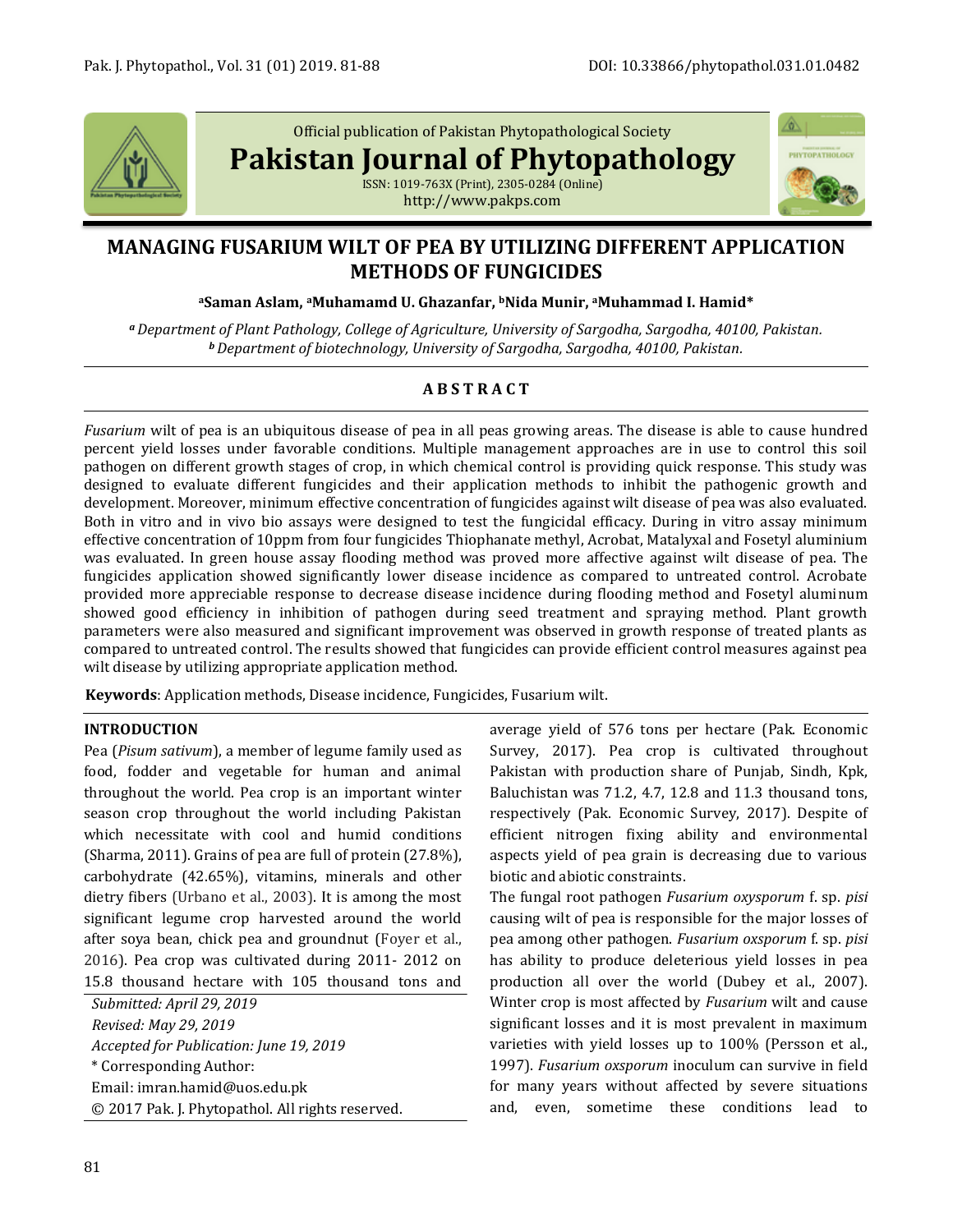development of new biological strains (Jones et al*.,*  1991).

The aggressive nature of this pathogen in soil made it difficult to control the disease using cultural practices (Sharma et al., 2010). Yet, no efficient and economical means are recommended to ensure the inhibition of *Fusarium* wilt disease, however, fungicides are the efficient and fastest among them (Moosa et al., 2017). Although disease control through use of synthetic chemical is not environment friendly but due to nonavailability of effective biocontrol mean, we have to depend upon these chemical pesticide to suppress the pathogen to gain appropriate yield (Gianessi et al., 2006). Pea growers are using fungicides excessively without being knowledge of chemical composition and application methods against this soil borne pathogen and this practice is harmful to farmer economy besides environmental hazard without giving results. So, there was dire need of this research to identify the effective fungicides and proper application method against wilt causing fungal pathogen.

Thus, present study was designed to assess the different fungicidal composition readily available in the market and methods of fungicides application for their efficacy against *Fusarium oxysporum* f. sp. *pisi* in laboratory and green house conditions.

#### **MATERIAL AND METHODS**

**Sampling and characterization of pathogen:** Pea plants which were showing symptoms of *Fusarium* wilt were collected from Sahiwal region of Pakistan to isolate fungal pathogen. Disease causing pathogen was isolated from root samples showing vascular discoloration symptoms. Root sections (1-2cm long) of pea plant were rinsed with distilled water. After surface sterilization with 5% sodium hypochlorite (for 2 min), pieces were thoroughly rinsed two times with double distilled water. Root sections were dried on sterilize filter paper and transferred on potato dextrose agar containing petri plates. The plates were incubated for 7 days at  $24-25$ °C. Pure fungal isolates were obtained by transferring agar plugs to freshly prepared PDA plates. Morphological identification of pathogen was performed by microscopic observation. The fungal isolates were also characterized by using ITS1 based analysis. The virulent isolate SLH-08 was selected for further study.

**Pathogenicity test:** A pea variety (Alina) was selected for further experiments. The seeds of pea was surface sterilized with 2% sodium hypochlorite (for 2 min) following by two washing with sterile distilled water. Invitro and in-vivo experiments were conducted to perform pathogenicity assay. In plate assay seeds were grown on moistened sterilized filter paper. After seedling germination 2mm mycelia plug of pathogen was provided as inoculum. After 7 days of inoculation disease incidence was recorded. During pot assay sterilized pea seeds were sown in sterilized soil. When plants reached at 3-4 leaflets 5mm mycelia plug of 7 days old pathogen culture was inoculated at two opposite corners of pot. The disease incidence was scored after fifteen days of inoculation.

**In-vitro evaluation of fungicides against pathogen:**  Four different fungicides (Acrobate, Metalyxal, Fosetyl aluminium and Thiophanat) were tested at three different concentrations (5ppm, 10ppm and 15ppm) to evaluate against Fusarium wilt of pea. Fungicide trade name, chemical name and active ingredient are presented in (Table 1). For the determination of inhibition effect of fungicides; pathogen was grown on PDA amended different concentrations of fungicides in petri plates and 3mm mycelial plug of pathogen was transferred at the centre of PDA plate. Control plates were without any amendment of fungicide. Plates were transferred into incubator for seven days at 24oC. After 7days of incubation, fungal colony diameter on fungicide containing PDA plates was recorded and compared to pathogen growth in control plates. Three replicates for each fungicide and treatment were tested and data was analyzed statistically by using CRD. The best evaluated concentration for all treatments will be used in further experiments.

| Trade name         | Chemical name      | Active ingredient             | References               |
|--------------------|--------------------|-------------------------------|--------------------------|
| Fosetyl Aluminium  | Fosetyl Aluminium  | 80% Fosetyl Aluminium         | (Brown et al., 2004)     |
| Thiophanate methyl | Thiophanate methyl | 70% Thiophanate methyl        | (Everts $et al., 2014$ ) |
| Metalaxyl+Mancozeb | Metalaxyl+Mancozeb | Metalaxyl 8%+Mancozeb 64%     | (Singh et al., 2011)     |
| Acrobate           | Acrobate           | Dimetho morph 9%+Mancozeb 60% | (Maitlo et al., 2014)    |

Table 1. Fungicides used in this study; trade name, chemical name and active ingredient of fungicides.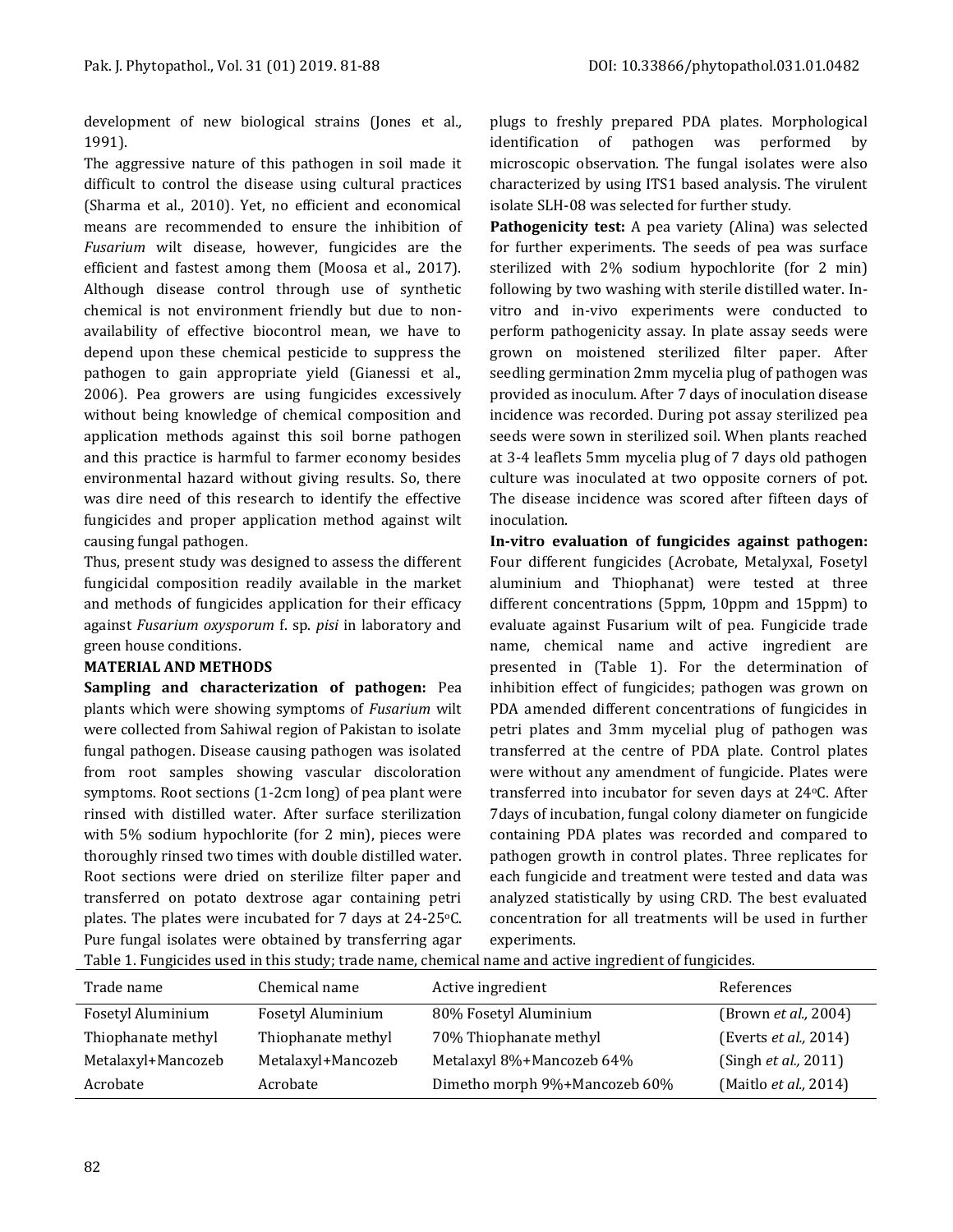**Screening house assessment of fungicides application methods:** Healthy pea seeds were selected and surface sterilized with 2% sodium hypochlorite (for 2 min) followed by thoroughly rinsed two times with double distilled water. Fungicides were applied by three different methods to evaluate the affective method for their action. Seeds were treated with 2g/kg concentration with each fungicide. Seeds were treated 2- 3 min with each fungicide for the seed coating. PVC pots were used in the assay with 250g sterilized soil filled in each pots. Three seeds were sown in each pot and mycelial plug of pathogen culture of 3mm diameter was placed in the centre of seeds. Soil moisture was maintained upto15% and pots were covered with polyethylene sheet to retain moisture. After fifteen days of germination, data of disease incidence, and plant traits was recorded. The experiment was setup by using three replicates for each treatment and control.

The most effective concentration evaluated during plate assay was selected in flooding and spraying treatment of pot assay. The untreated healthy seeds were sown in sterilized soil and flooding and spray application of fungicides were applied when plants reached 4-5 leaflet stage. The fungal inoculum was provided as agar plug in the center of pot one day prior to application of fungicides. The experiment was designed with three replicates for each treatment and control to test the suitable fungicide against wilt disease of pea.

#### **DATA ANALYSIS**

All data was analyzed statistically by using complete randomized design. Mean values of data were compared by LSD test by using p=0.05. All statistical analysis was conducted by using statistical software SPSS.

#### **RESULTS**

**Isolation and characterization of pathogen:**  Morphological identification of *Fusarium oxysporum* was conducted by following the Gerlach and Nirenberg (1982). Colony color of pathogen was whitish; substrate color was whitish to creamy in color. Microscopic observation showed the formation of abundant, thin walled and straight to crescent asexual microconidia formation on mycelia. Sexual stage of *Fusarium* was not observed. The sequence of the isolate SLH-08 was analyzed and submitted to NCBI database under accession no. MH379671. The results confirmed the presence and virulence of *Fusarium oxysporum* f. sp. *pisi* on pea causing wilt disease.

**Pathogenic virulence of Fusarium on peas:** Disease causing pathogen was isolated from the roots of pea plant wilted in infested field. Pathogenicity test of isolate was confirmed on pea variety 'Alina' during plate assay and pot assay. In plate assay, the symptoms appearance was started after 24 hrs of inoculation and root discoloration and destruction was noted after seven days of inoculums (Figure 1). The pathogen infected the vascular bundle and discoloration symptoms were observed on pea seedlings. During pot assay, the plants started to wilt after five days of inoculum and total plant wilting was appeared on fifteen days of pathogen inoculation. During early stages of infection, yellowing and wilting of lower leaves were started and plants showed stunted growth. The pathogen was fully established with passage of time and wilting of all seedlings was observed. Pathogen was re-isolated from discolored vascular tissues of plant root and pure isolates were confirmed by morphological observations (Figure 3).



Figure 1. Colony morphology and pathogenicity assay of *Fusarium oxysporum* f. sp. *pisi* (A) Colony growth and color of *Fusarium oxysporum* f. sp. *pisi* (B) micro-conidia of *Fusarium oxysporum* f. sp. *pisi* (C) Pathogenecity assay on pea plant root and germinating seedlings in plate assay.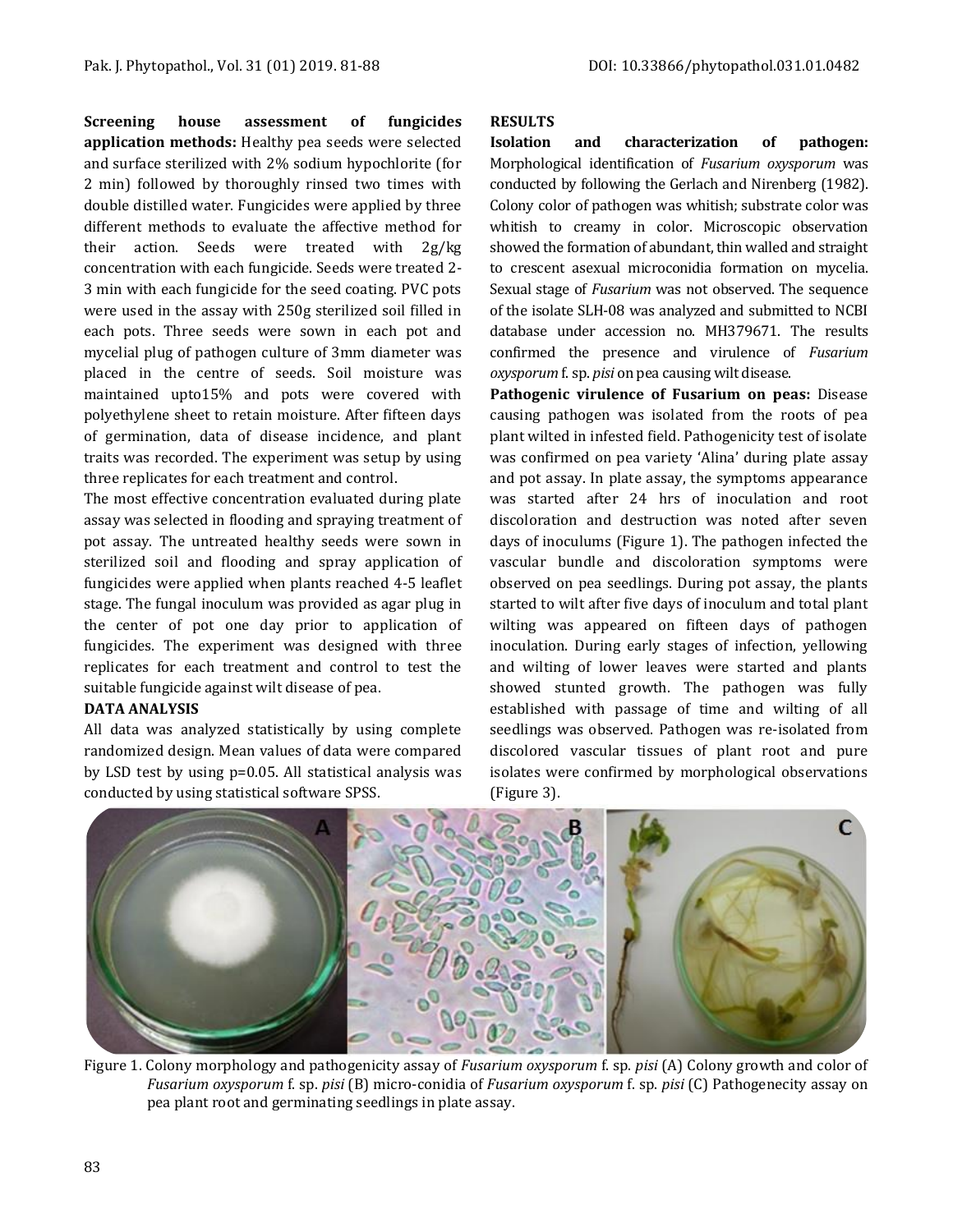

Figure 3. Response of different fungicides by seed treatment on disease incidence and plant health (A; Acrobate), (B; Fosetyl aluminium), (C; Matalyxal) and (D; Thiophanate methyl).

**In-vitro evaluation of fungicides against Fusarium wilt:** Four fungicides (Acrobate, Metalyxal, Fosetyl aluminium, Thiophanate) were evaluated by using food poison technique in plate assay under different concentrations against pea wilt causing pathogen *Fusarium oxysporum*. All the tested concentrations of fungicides showed suppression of pathogen and 10ppm concentration inhibited the pathogen significantly in all treatments. Metalyxal and thiophanate showed complete mycelial growth inhibition at 10ppm

concentration. Thiophanate was observed most effective to inhibit *Fusarium oxysporum* in plate assay as compared to other fungicides. It showed hundred percent mycelial inhibition of fungus under all concentration. Furthermore, Metalyxal and Acrobat performance was significatly good at high concentrations as compare to the Fosetyl aluminium and control. The data of colony diameter of pathogenic strain was measured under all treatments and showed in (Figure. 2).



Figure 2. Effect on fungal colony growth by using different concentration of different fungicides at 7dpi.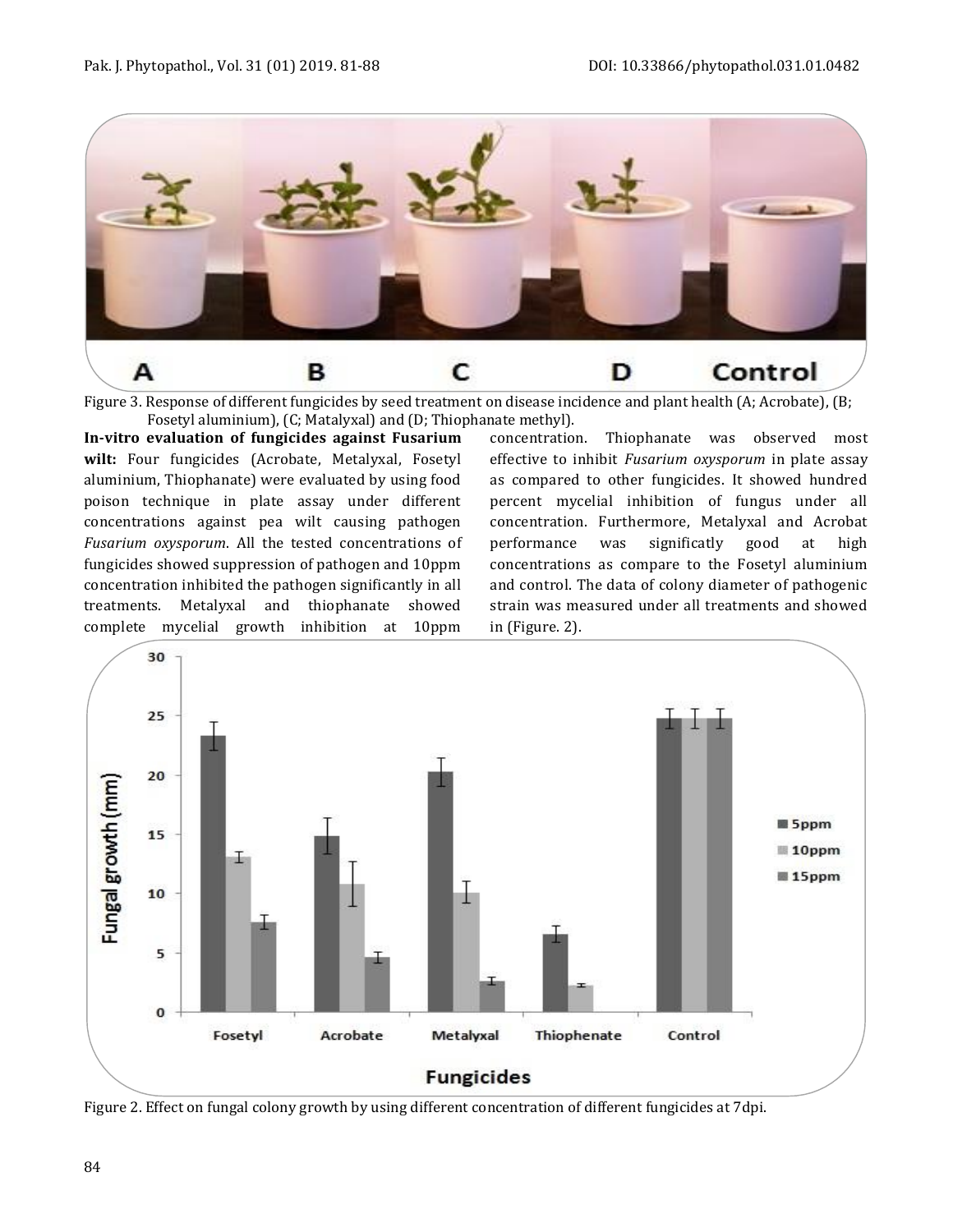**Effective fungicides and application method against** 

**pea wilt:** The fungicides were evaluated under green house conditions by using different application methods such as, seed treatment, soil flooding method and plant spraying method. During seed treatment, fungicides showed varied degree of pathogen inhibition and disease incidence was minimum in Fosetyl aluminium (22%) followed by matalyxal (44.33%), acrobate (55.66%) and thiophanate (66.66%) at 10ppm level of concentration (Figure 4). The untreated plants showed symptoms of damping off, yellowing and wilting with hundred percent disease incidence as compare the seed treated plants (Figure 3). It was observed that root shoot length and root shoot weight was significantly influenced by the application of fungicides as compared to control plants (Figure 4). The soil flooding treatment was the most suitable of application to control pea wilt disease during pot assay. All the fungicides showed good responses and no plant mortality was seen during the experiment. The fungal infection was recorded minimum in the case of acrobate treatment with disease incidence of 11% followed by thiophanate methyl 22.33%, Fosetyl

44.33% and matalyxal 55.66% (Figure 5). The vegetative growth parameters of treated and untreated plants which include root shoot length and root shoot weight were also compared and significant improvement was observed with fungicides treatment (Figure 5). Results proved that thiophanate methyl showed high efficacy against wilt disease of pea in case of growth parameters and disease incidence during soil flooding method. The plant spraying method against *Fusarium* wilt of pea during green house assay also showed significant results by inhibiting the pathogen and improved plant health. By using the spraying method with 10ppm concentration of all fungicides, it was observed that Fosetyl aluminium treatment provided minimum disease incidence as 11% followed by matalyxal 33.33%, thiophanate 55.33% and acrobate 55.66% (Figure 6). The untreated plants were infected severely and showed hundred percent diseased incidence. Root shoot length and root shoot weight was higher with the thiophanate methyl treatment as compared to other fungicidal treatment and untreated plants (Figure 6).



Figure 4. Effects of seed treatment with different fungicides on the disease incidence and plant growth parameters.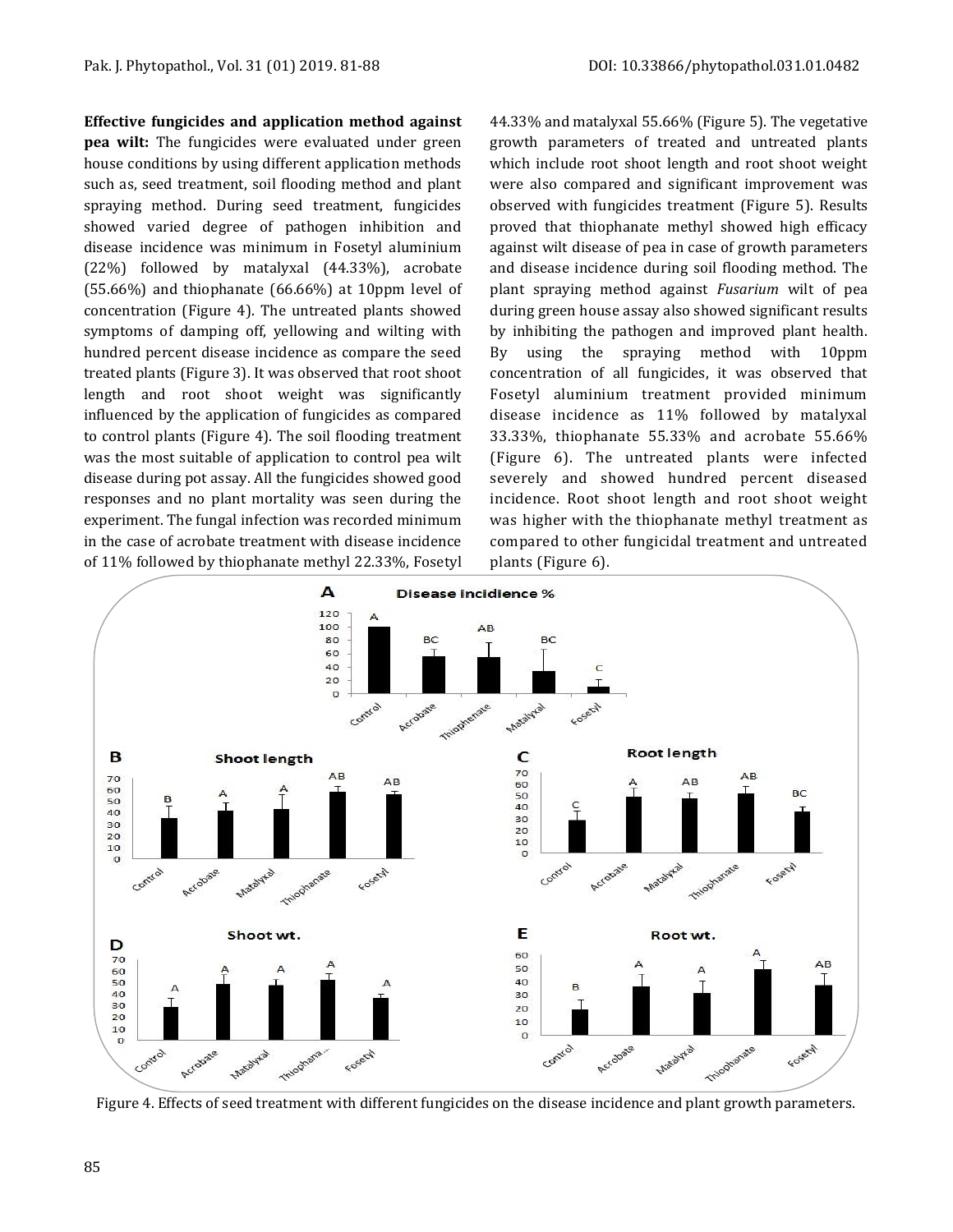

Figure 5. Response of fungicides by utilizing flooding method on Fusarium wilt incidence and plant growth properties.



Figure 6. The utilization of spraying method of fungicides on disease suppression and plant growth parameters.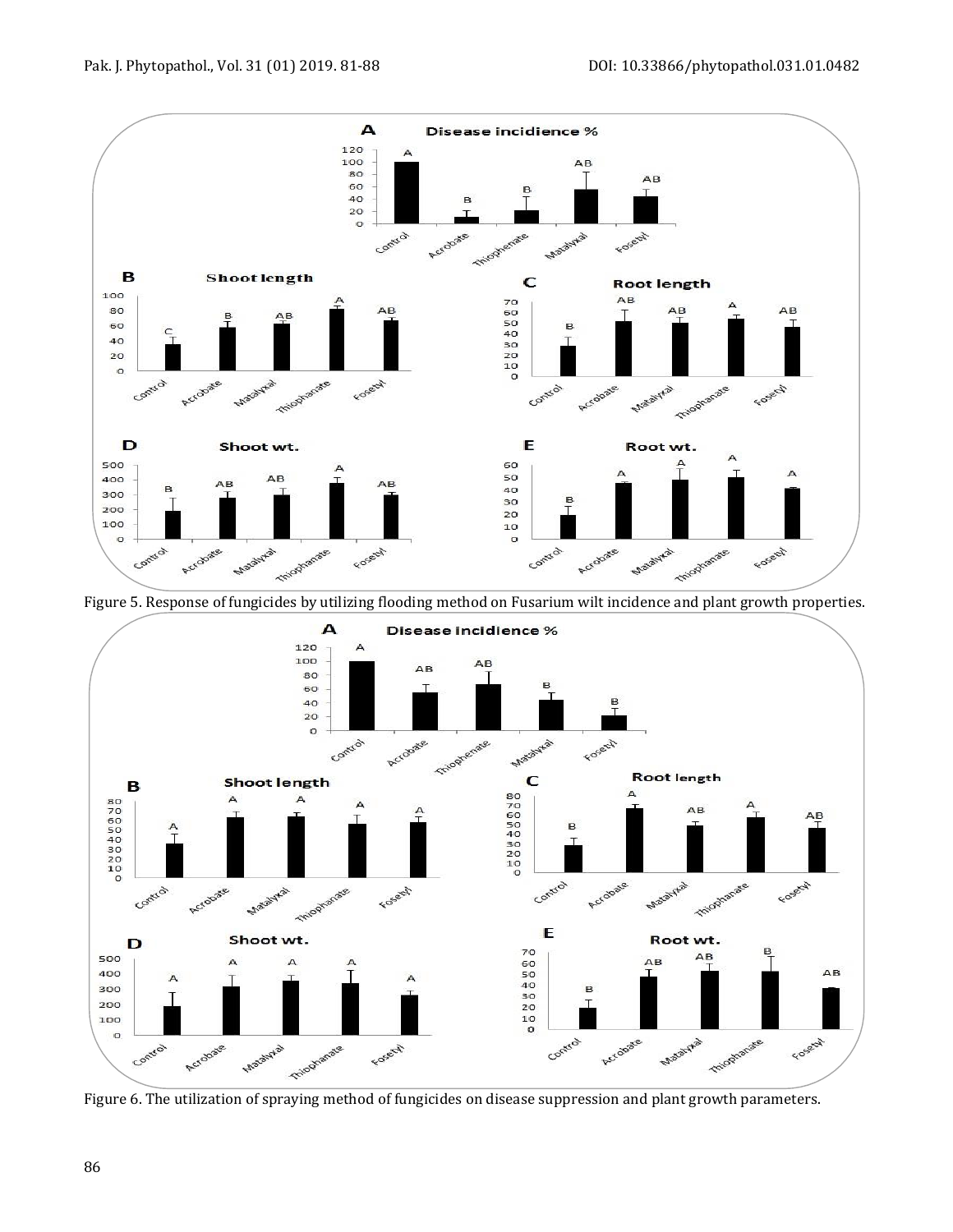In this study, different commercial fungicides and application methods were evaluated against Fusarium wilt of pea. The evaluation results showed that soil flooding method is most effective approach to manage this pathogen by using appropriate fungicidal concentrations. Moreover, Fosetyl aluminium showed minimum disease incidence of 11% during seed treatment and spraying method but during flooding method Acrobate showed more fruitful result in disease suppression.

#### **DISCUSSION**

The plant pathogens are contributing significantly to limit the production of crops and threat to food security. The control of plant diseases with the help of fungicides have been proved most effective and reliable strategy in spite of health hazard effects and environmental pollution. Different fungicides (Acrobate, Metalyxal, Fosetyl aluminium and Thiophanat) with various concentrations of 5. 10 and 15ppm were evaluated against *Fusarium oxysporun* causing pea wilt disease during in vitro assays and green house pot trials. The concentration of 10ppm of all fungicides was proved more effective to inhibit the colony development and mycelial growth of fungus. A correlation between the concentrations of fungicides and pathogen inhibition rate was observed. As we increased concentration of fungicides, mycelial inhibition also increased. Matalyxal and thiophanate at 10ppm concentration completely inhibited the sporulation and mycelial growth of *Fusarium oxysporum* f. sp. *pisi*. The evaluation of different fungicides against *Fusarium oxysporum* f.sp. *ciceri* by using only 5ppm concentration was reported and fungicides provided more than 90% mycelial reduction (Subhani et al., 2011). Systematic and non-systematic fungicides were evaluated against *Fusarium oxysporum* f.sp. *ciceri* by adoting different concentrations under invitro conditions and significantly reduced fungal growth (Khan et al., 2012). Fungicides and plant extracts also proved to inhibit the *Fusarium oxysporum* and *Curvularia lunata* pathogens at different concentrations (Mamun et al., 2016).

The concentrations applied in control conditions which totally inhibited the growth rate of fungus were further evaluated in green house pot assay by utilizing different application methods. During the pot assays 10ppm concentration of evaluated fungicides such as; Fosetyl, Thiophanate, Matalyxal and Acrobate were

tested for seed treatment, soil flooding and plant spraying method. The fungicidal treatments by using different methods proved to inhibit the growth of *Fusarium oxysporum* f. sp. *pisi* and improved plant health. By increasing the concentration of some fungicides, phytotoxic effects were observed and cease the vegetative growth of the plant (Maitlo et al., 2014). During seed dressing, results revealed that fosetyl worked efficiently to dissuade the pathogen and enhance the overall vegetative parameters of the plant. Matalyxal and mencozeb followed by thiophante and acrobate also showed remarkable effect on disease incidence. Singh et al., (2011) also reported that mancozeb completely inhibit the sporulation of *Fusarium oxysporum* f. sp. *pisi*. By taking into account, the flooding method of fungicides, it was observed that acrobate and thiophanate have ability to inhibit the mycelial growth of *Fusarium oxysporum* f. sp. *pisi*. The significant improvement of plant growth parameters showed the effective treatment of thiophanate methyl. Everts et al., (2014) and Maitlo et al., (2014) concluded that thiophanate methyl has efficacy to inhibit hundred percent *Fusarium oxysporum* f. sp. *pisi* during green house assay. Results of spraying treatment of fungicides declared that fosetyl and matalyxal proved treatment efficacy followed by acrobate and thiophanate for disease incidence of *Fusarium* wilt of pea. Although flooding method of fungicides showed most promising results and suppressed the growth of *Fusarium oxysporum* f. sp. *pisi* and subsequently increased all growth parameters of plants. Kamdi et al., (2012) and Subhani et al., (2011) also evaluated the fungicides and observed that fungicides work effectively against wilt disease caused by *Fusarium oxysporum* and obtained maximum yield of plant.

#### **REFERENCES**

- Dubey, S. C., M. Suresh and B. Singh. 2007. Evaluation of Trichoderma species against *Fusarium oxysporum* f. sp. *ciceris* for integrated management of chickpea wilt. Biological Control, 40: 118-127.
- Everts, K. L., D. S. Egel, D. Langston and X.-G. Zhou. 2014. Chemical management of Fusarium wilt of watermelon. Crop Protection, 66: 114-119.
- Foyer, C. H., H.-M. Lam, H. T. Nguyen, K. H. Siddique, R. K. Varshney, T. D. Colmer, W. Cowling, H. Bramley, T. A. Mori and J. M. Hodgson. 2016. Neglecting legumes has compromised human health and